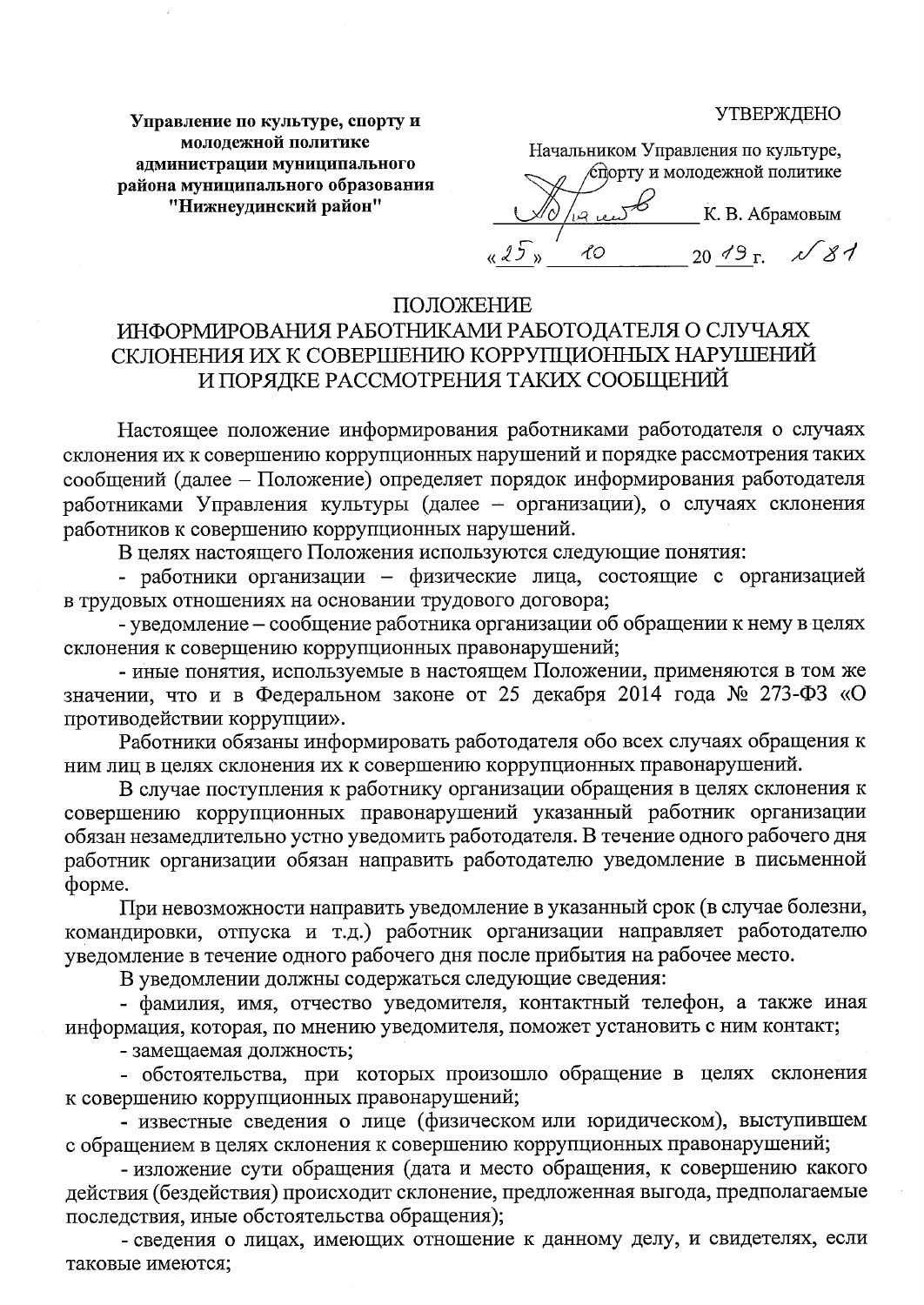$\sigma$ информировании органов прокуратуры - сведения ИЛИ других государственных органов об обращении в целях склонения к совершению коррупционных правонарушений (при наличии);

- иные известные сведения, представляющие интерес для разбирательства по существу;

- подпись уведомителя;

- дата составления уведомления.

Работодатель рассматривает уведомление и передает его должностному лицу, ответственному за противодействие коррупции в организации, для регистрации в журнале регистрации и учета уведомлений о фактах обращения в целях склонения работников к совершению коррупционных правонарушений (далее - журнал) (приложение к настоящему Положению) в день получения уведомления.

Анонимные уведомления передаются должностному лицу, ответственному за противодействие коррупции в организации, для сведения.

Анонимные уведомления регистрируются в журнале, но к рассмотрению не принимаются.

Проверка сведений, содержащихся в уведомлении, проводится в течение пятнадцати рабочих дней со дня регистрации уведомления.

С целью организации проверки работодатель в течение трех рабочих дней создает комиссию по проверке факта обращения в целях склонения работника организации к совершению коррупционных правонарушений (далее - комиссия).

Персональный состав комиссии (председатель, заместитель председателя, члены и секретарь комиссии) назначается работодателем и утверждается правовым актом организации.

В ходе проверки должны быть установлены:

- причины условия, которые способствовали обращению  $\mathbf{M}$ лица к работнику организации с целью склонения его к совершению коррупционных правонарушений;

- действия (бездействие) работника организации, к незаконному исполнению которых его пытались склонить.

Результаты проверки комиссия представляет работодателю форме  $\, {\bf B}$ письменного заключения в трехдневный срок со дня окончания проверки.

В заключении указываются:

- состав комиссии;

- сроки проведения проверки;

- составитель уведомления и обстоятельства, послужившие основанием для проведения проверки;

-подтверждение достоверности (либо опровержение) факта, послужившего основанием для составления уведомления;

- причины и обстоятельства, способствовавшие обращению в целях склонения работника организации к совершению коррупционных правонарушений.

В случае подтверждения наличия факта обращения в целях склонения работника организации к совершению коррупционных правонарушений комиссией в заключение выносятся рекомендации работодателю по применению мер по недопущению коррупционного правонарушения.

Работодателем принимается решение о передаче информации в органы прокуратуры.

В случае если факт обращения в целях склонения работника организации к совершению коррупционных правонарушений не подтвердился, но в ходе проведенной проверки выявились признаки нарушений требований к служебному